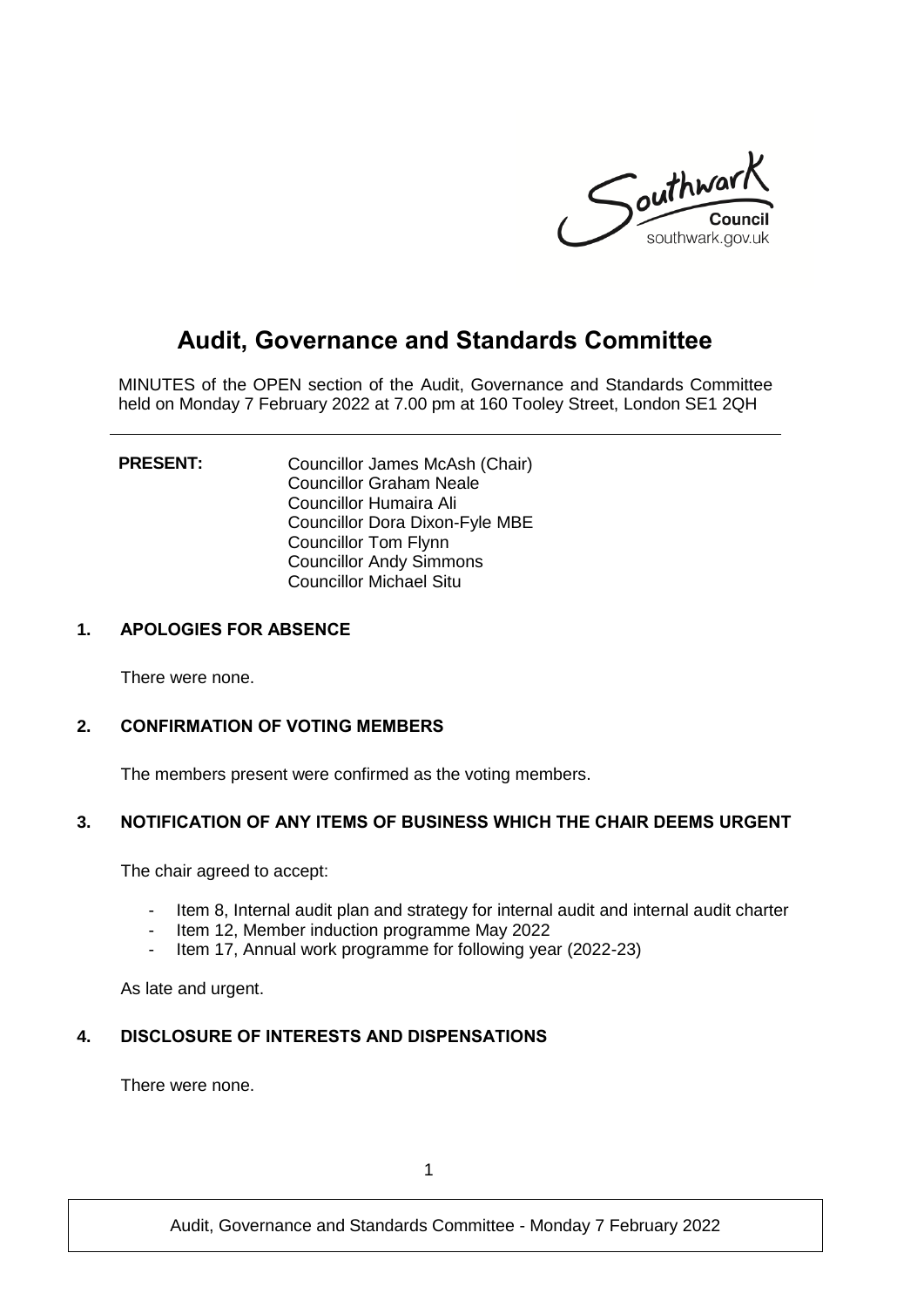## **5. MINUTES**

The minutes of the meeting of 17 November 2021 were agreed as a correct record and signed by the chair.

## **6. GOVERNANCE CONVERSATION: ELEANOR KELLY**

Eleanor Kelly, the chief executive, presented to the committee. The committee thanked her for her work.

## **7. AUDIT PLANS (INCLUDING PENSION FUND)**

Officers presented the report. Members had questions for the officers.

Officers undertook to bring an update on the outstanding audit actions from 2017/18 and 2019/20 to the committee in June 2022.

## **RESOLVED:**

1. That the audit, governance and standards committee noted the report, as attached at Appendix A of the report.

## **8. INTERNAL AUDIT PLAN AND STRATEGY FOR INTERNAL AUDIT AND INTERNAL AUDIT CHARTER**

Officers presented the report. Members had questions of the officers.

#### **RESOLVED:**

- 1. That the audit, governance and standards committee noted the report, as attached at Appendix A of the report.
- 2. That the committee consider any amendments they would like to suggest to the draft internal audit plan, and made none.

# **9. ANNUAL REPORT ON CORPORATE RISK AND INSURANCE 2021-22**

Officers introduced the report. Members had questions for the officers.

## **RESOLVED:**

- 1. That the audit, governance and standards committee noted the annual report on corporate risk and insurance.
- 2. That the audit, governance and standards committee reviewed the current corporate risk register and provided comments to officers for their consideration prior to the publication of the register by the Strategic Director of Finance and

Audit, Governance and Standards Committee - Monday 7 February 2022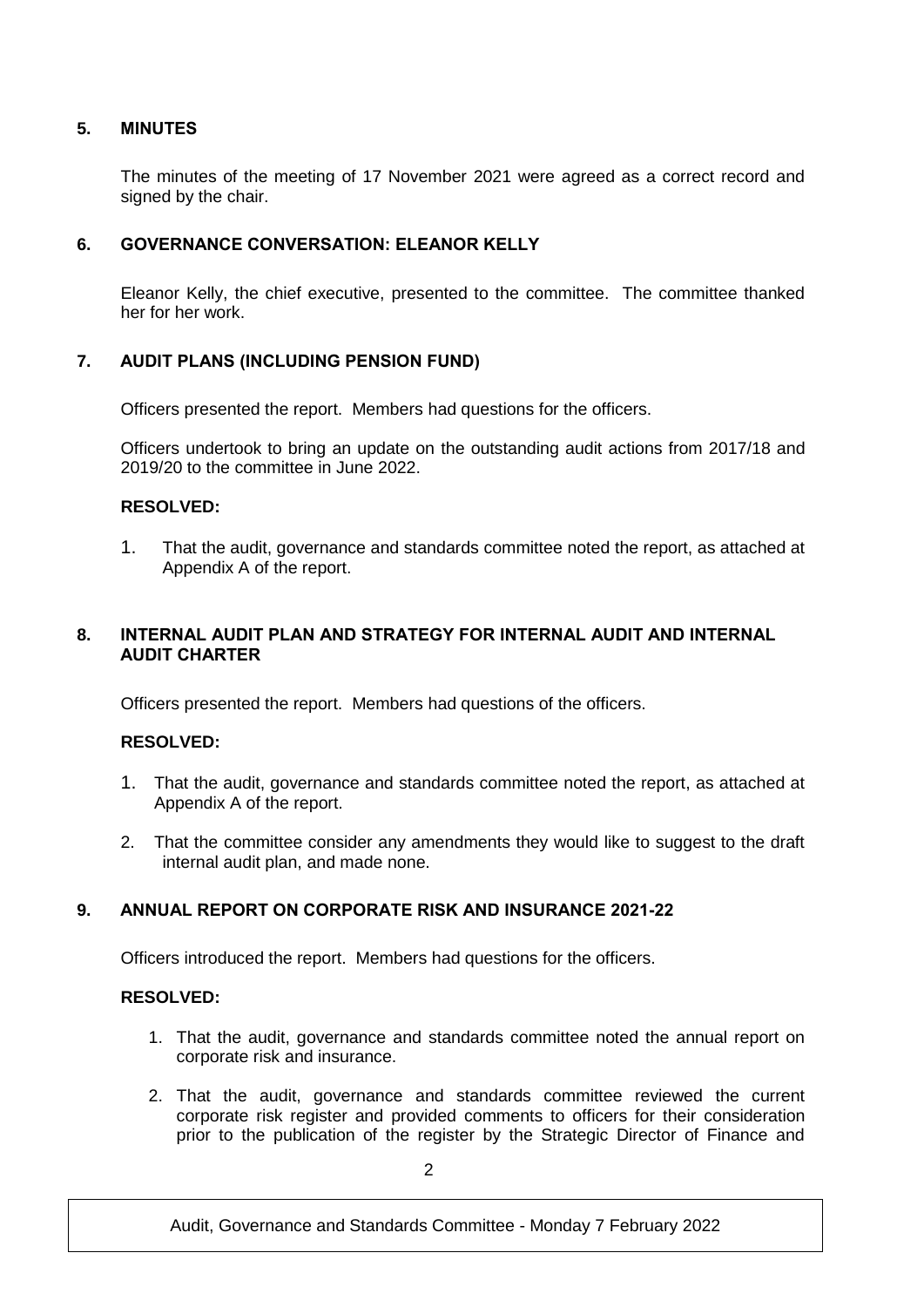Governance.

# **10. COVID-19 PANDEMIC: UPDATE FEBRUARY 2022**

Officers introduced the report. Members had questions for the officers.

## **RESOLVED:**

1. That the audit, governance and standards committee noted the impact of the Covid-19 pandemic on spending and income and the government grants to support the council's financial losses in 2021-22.

## **11. APPOINTMENT OF LOCAL AUDITOR**

Officers introduced the report. Members had questions for the officers.

## **RESOLVED:**

1. That the audit, governance and standards committee recommended to council assembly the invitation to opt into the Public Sector Audit Appointments Ltd (PSAA) sector-led option for the appointment of external auditors for five financial years from 1 April 2023, subject to PSAA assurances that issues relating to the procurement of external auditors include (amongst other matters), as highlighted in paragraph 9 of the report, will be resolved in a timely manner.

## **12. MEMBER INDUCTION PROGRAMME MAY 2022**

Officers presented the report. Members had questions for the officers.

Members thanked officers for their work.

## **RESOLVED:**

- 1. That the committee noted the establishment of the director-led Member Induction and Learning & Development Task & Finish Group.
- 2. That the committee noted the objectives and outcomes for the Member Induction and Learning & Development Programme 2022.
- 3. That the committee noted and approved the draft Member Induction and Learning & Development Programme 2022.

# **13. REVIEW OF THE COMPLAINTS MADE UNDER THE CODE OF CONDUCT**

Officers introduced the report. Members had questions for the officers.

Officers undertook to email members with the outcomes of two listed complaints.

## **RESOLVED:**

3

Audit, Governance and Standards Committee - Monday 7 February 2022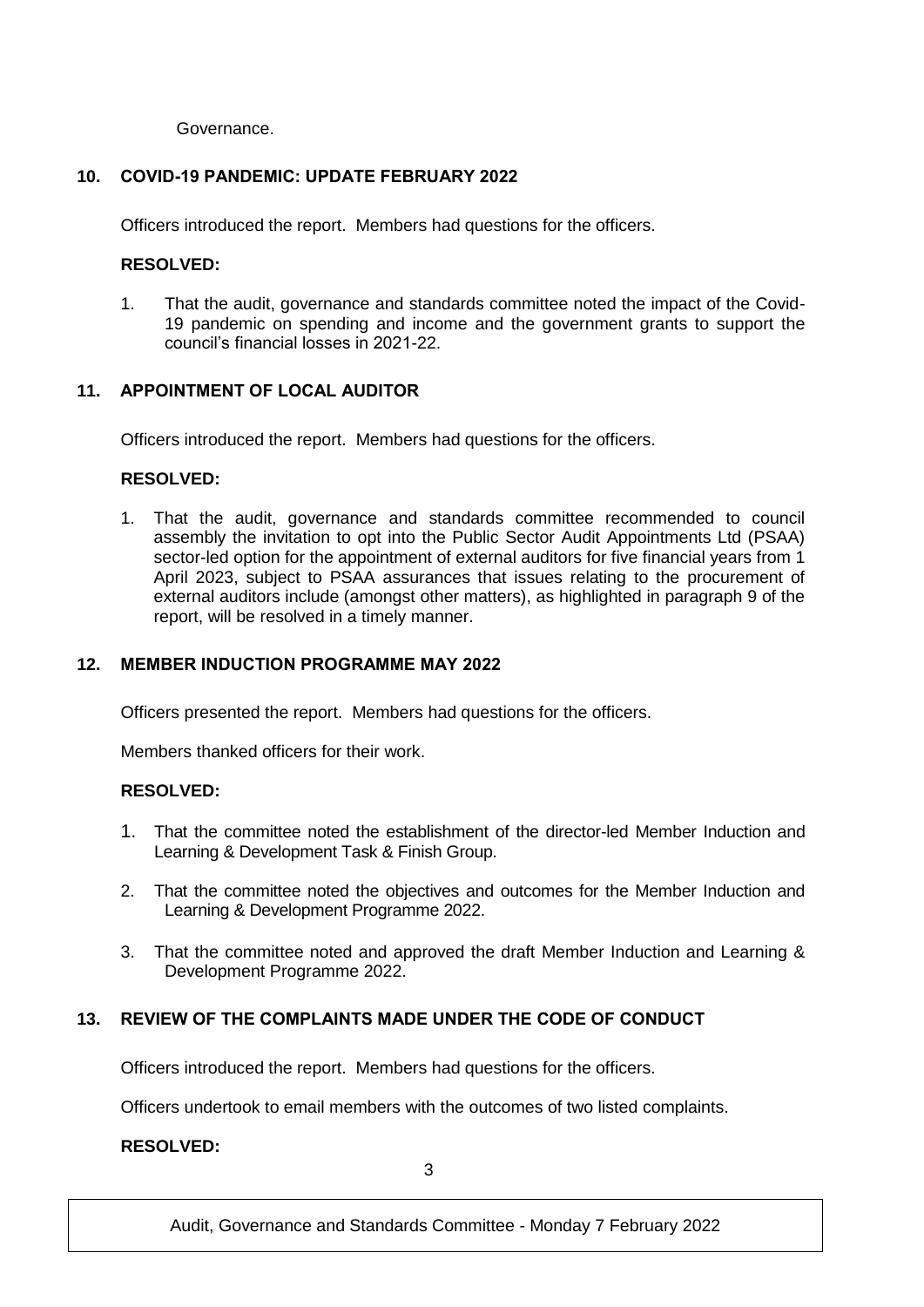That the committee noted the report.

## **14. REPORT ON THE OPERATIONAL USE OF THE REGULATION OF INVESTIGATORY POWERS ACT 2000**

Officers introduced the report. Members had questions for the officers.

#### **RESOLVED:**

That the committee noted the report.

## **15. ANNUAL REPORT ON THE WORK AND PERFORMANCE OF THE AUDIT, GOVERNANCE AND STANDARDS COMMITTEE IN 2021-22**

Officers introduced the report. Members had questions for the officers.

#### **RESOLVED:**

- 1. That the audit, governance and standards committee forward this report on its work and performance in 2021-22 to all councillors, subject to any amendments it wishes to make.
- 2. That the committee considered the template self-assessment form and responded to the statements.

## **16. CONFIRMATION OF NON-VOTING CO-OPTED MEMBERS OF THE CIVIC AWARDS SUB-COMMITTEE FOR 2021-22**

Officers introduced the report. Members had questions for the officers.

Councillor Dora Dixon-Fyle, as the chair of the audit, governance and standards (civic awards) sub-committee, agreed to recommend potential candidates for future years' coopted members to officers.

#### **RESOLVED:**

That the update be noted.

## **17. ANNUAL WORK PROGRAMME FOR FOLLOWING YEAR (2022-23)**

Officers introduced the report. Members had questions for the officers.

Officers undertook to add an update on procurement to come to the committee in 2023-24.

Officers undertook to arrange a further meeting of the audit, governance and standards committee for 2021-22 to engage with strategic directors who had been unable to attend previous meetings.

Audit, Governance and Standards Committee - Monday 7 February 2022